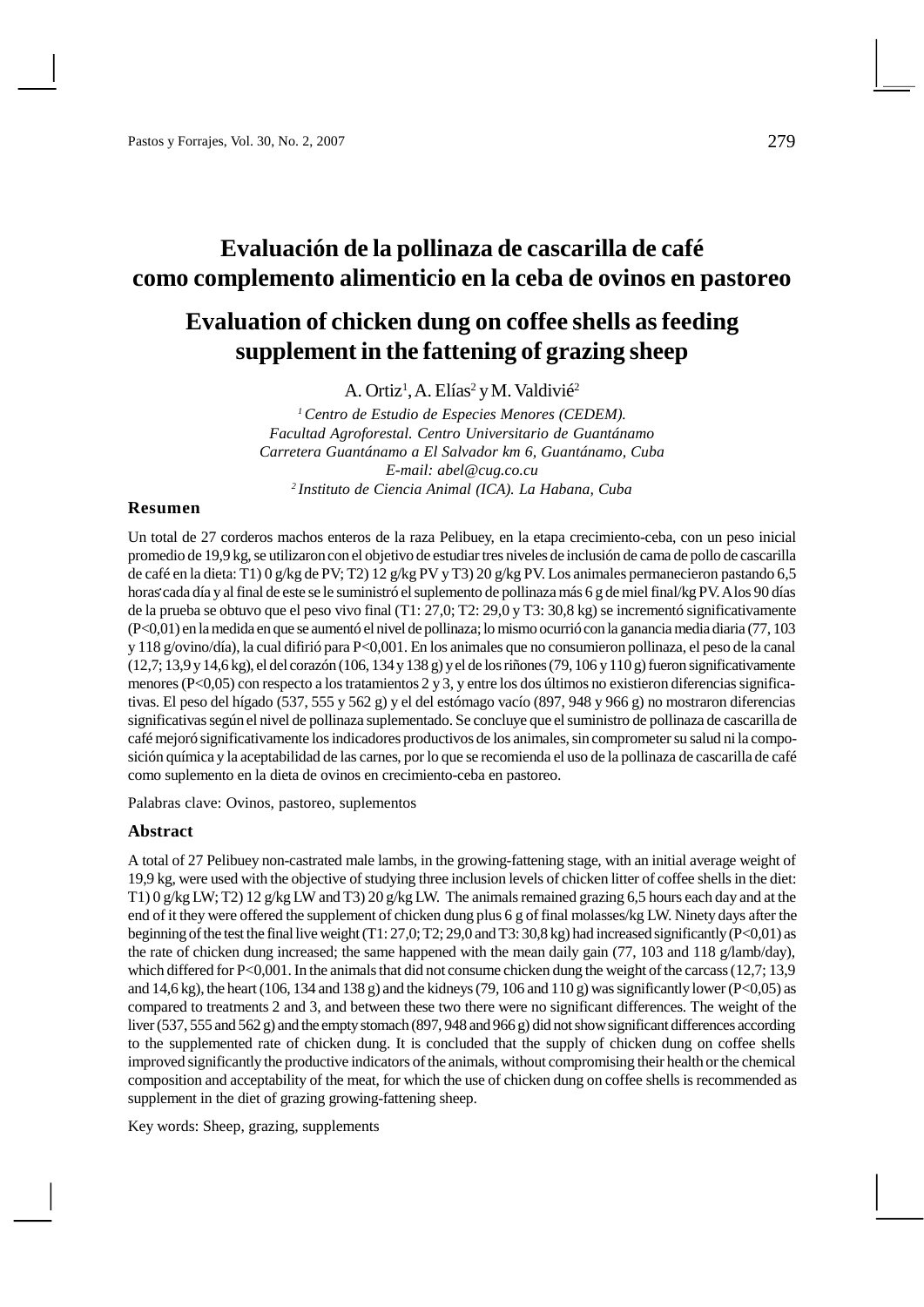La ceba ovina basada en alimentos no convencionales es una práctica ampliamente difundida en el país (Albuernez, Delgado, Perón y Perera, 1996; Marshall, 2000) y la importancia de su empleo se debe, fundamentalmente, a los altos costos de los alimentos convencionales. Sin embargo, en el trópico los pastos ofrecen la fuente más barata de nutrientes con que se cuenta para la alimentación animal, aunque poseen las siguientes limitantes: bajo aporte energético, alto valor de fibra, baja digestibilidad y, frecuentemente, deficiencias proteicas y minerales (Ozuna, Ventura y Casanova, 1996; Iglesias, Simón, Milera y Lamela, 1997).

Las variaciones estacionales del valor nutritivo de los pastos y forrajes tropicales demandan, en ocasiones, el suministro de proteína adicional en las raciones, la cual posee un alto precio en el mercado internacional. Sin embargo, por sus características digestivas y su gran adaptabilidad al medio, los rumiantes tienen la posibilidad de consumir fuentes de nitrógeno no proteico (NNP), las cuales pueden sustituir el suministro de proteína bruta a base de cereales y así suplementar el pasto. Las excretas avícolas, por contener más del 50% del N presente en forma de ácido úrico (Scott, Nesheim y Young, 1982; Uremovic, Uremovic, Lukovic y Katalinic, 2001), pueden ser empleadas en la sustitución parcial de los alimentos convencionales en la dieta de los rumiantes. Por ello el objetivo de esta investigación fue evaluar la pollinaza de cascarilla de café como complemento alimenticio de ovinos en crecimientoceba en condiciones de pastoreo.

## **Materiales y Métodos**

## **Procedimiento con los animales**

Se utilizaron 27 corderos machos sin castrar, de la raza Pelibuey, con un peso vivo promedio de 19,9 kg y una edad media de 178 días, los cuales procedían de la unidad "13 de Agosto", UBPC "Roberto Rodríguez", provincia Guantánamo. Estos se desparasitaron con levamisol en dosis de 7,5 mg/ kg de peso vivo y se adaptaron a la dieta 15 días antes de iniciar el experimento.

## **Introduction**

Sheep fattening based on non-conventional feedstuffs is a widely spread practice in the country (Albuernez, Delgado, Perón and Perera, 1996; Marshall, 2000) and the importance of its use is due, mainly, to the high costs of conventional feeds. Still, in the tropics pastures offer the cheapest source of nutrients for animal feeding, although they have the following limitations: low energy contribution, high fiber value, low digestibility and, frequently, protein and mineral deficiencies (Ozuna, Ventura and Casanova, 1996; Iglesias, Simón, Milera and Lamela, 1997).

The seasonal variations of the nutritive value of tropical pastures and forages demand, sometimes, the supply of additional protein in the rations, which has a high price in the international market. Yet, due to their digestive characteristics and high adaptability to the environment, ruminants have the possibility of consuming sources of non protein nitrogen (NPN), which can substitute the supply of crude protein based on cereals and thus supplement the pasture. Chicken dung, as it has more than 50% of the N present in the form of uric acid (Scott, Nesheim and Young, 1982; Uremovic, Uremovic, Lukovic and Katalinic, 2001), can be used in the partial substitution of conventional feedstuffs in the diet of ruminants. That is why the objective of this study was to evaluate the chicken dung on coffee shells as feeding supplement of growing-fattening sheep under grazing conditions.

## **Materials and Methods**

### **Procedure with the animals**

Twenty-seven Pelibuey non castrated male lambs were used, with a mean live weight of 19,9 kg and 178 days old as average, which came from the "13 de Agosto" unit, UBPC "Roberto Rodríguez", Guantanamo province. They were de-wormed with levamisole in doses of 7,5mg/ kg live weight and subject to adaptation to the diet 15 days before the beginning of the experiment.

Three diets were evaluated, which consisted in the inclusion of three rates of chicken dung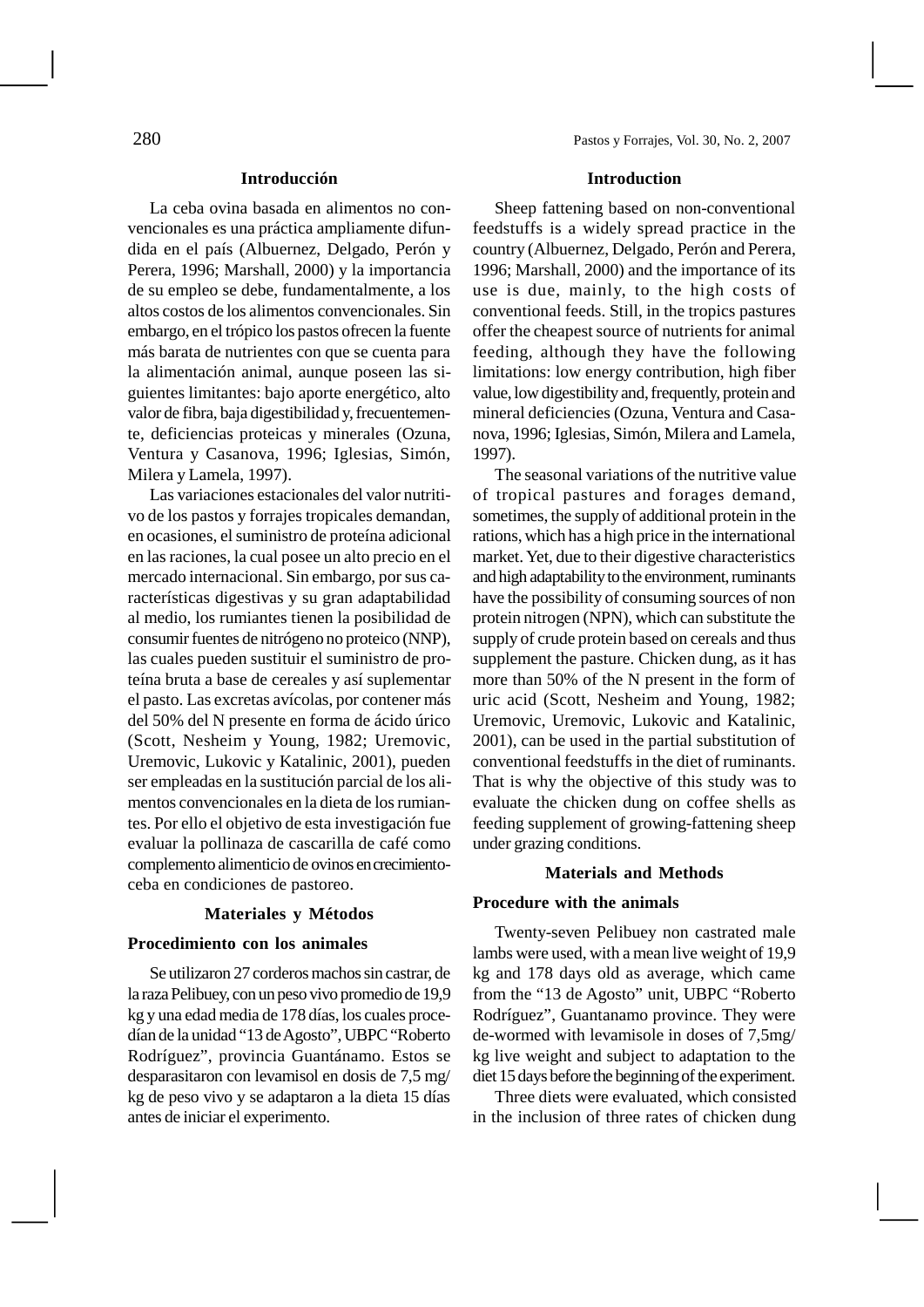Se evaluaron tres dietas, las cuales consistieron en la inclusión de tres niveles de pollinaza de cascarilla de café, mezclado con un mismo nivel de miel final para todos los tratamientos. Los animales pastaban desde las 8:30 a.m. hasta las 3:00 p.m., momento a partir del cual eran ubicados en cuartones diseñados para tres animales y complementados de acuerdo con cada tratamiento. En la tabla 1 se observan los tratamientos empleados, el número de horas en pastoreo y la disponibilidad del pasto.

Los animales se pesaron cada semana con la finalidad de ajustar las dietas en la medida que iban ganando en peso vivo. Durante las 6,5 horas de pastoreo consumieron pastos nativos en los que predominaba el pasto pitilla o camagüeyana (*Bothriochloa pertusa*); la composición química (tabla 2) se determinó según la AOAC (1995). La carga de pastoreo empleada para los tres grupos fue de 12,5 animales por hectárea.

## **Procedimiento con la pollinaza de cascarilla de café**

La cama de cascarilla de café después de dos ciclos de crianza de aves, se extrajo de las naves y se secó al sol por 48 horas, con volteos alternos cada dos horas y una altura de capa de 10 cm; posteriormente se almacenó bajo techo para su utilización como alimento. Su composición química se muestra en la tabla 2.

from coffee shells mixed with the same rate of final molasses for all the treatments. The animals grazed since 8:30 a.m. until 3:00 p.m., moment from which they were placed in paddocks designed for three animals and complemented according to each treatment. Table 1 shows the treatments used, the number of grazing hours and the pasture availability.

The animals were weighed each week with the objective of adjusting the diets as they gained live weight. During the 6,5 hours of grazing they consumed native pastures in which there was predominance of *Bothriochloa pertusa*; the chemical composition (table 2) was determined according to AOAC (1995). The stocking rate used for the three groups was 12,5 animals per hectare.

## **Procedure with the chicken dung on coffee shells**

The litter of coffee shells after two cycles of chicken rearing, was extracted from the shed and dried under sunlight for 48 hours, being alternately turned every two hours and with a layer height of 10 cm; afterwards it was stored for its use as feed. Its chemical composition is shown in table 2.

## **Statistical analysis**

A variance analysis was carried out according to a completely randomized design with three

Tabla 1. Tratamientos empleados en la ceba de ovinos. Table 1. Treatments used in sheep fattening.

| Tratamiento        | Pollinaza<br>(g/kg PV) | Miel final<br>(g/kg PV) | Pastoreo<br>(horas) | Disponibilidad<br>(kg MS/animal/día) |
|--------------------|------------------------|-------------------------|---------------------|--------------------------------------|
| Control            |                        |                         | 0, 5                | 1,58                                 |
| Cascarilla de café |                        |                         | 6.5                 | 1,58                                 |
| Cascarilla de café | 20                     |                         | 6.5                 | 1,58                                 |

Tabla 2. Composición química del pasto pitilla y la pollinaza de cascarilla de café. Table 2. Chemical composition of *Bothriochloa pertusa* and the chicken dung on coffee.

| Alimento      | MS    | PB            | EM         | FB            | Uа         |      |
|---------------|-------|---------------|------------|---------------|------------|------|
|               | $\%$  | $\frac{9}{6}$ | (MJ/kg MS) | $\frac{1}{2}$ | $\gamma_0$ | $\%$ |
| Pasto pitilla | 26,3  |               | 8.12       | 28.21         | 0.41       | 0.15 |
| Pollinaza     | 81.49 | 3.59          | 6.97       | 36.38         | 1,78       | 0.38 |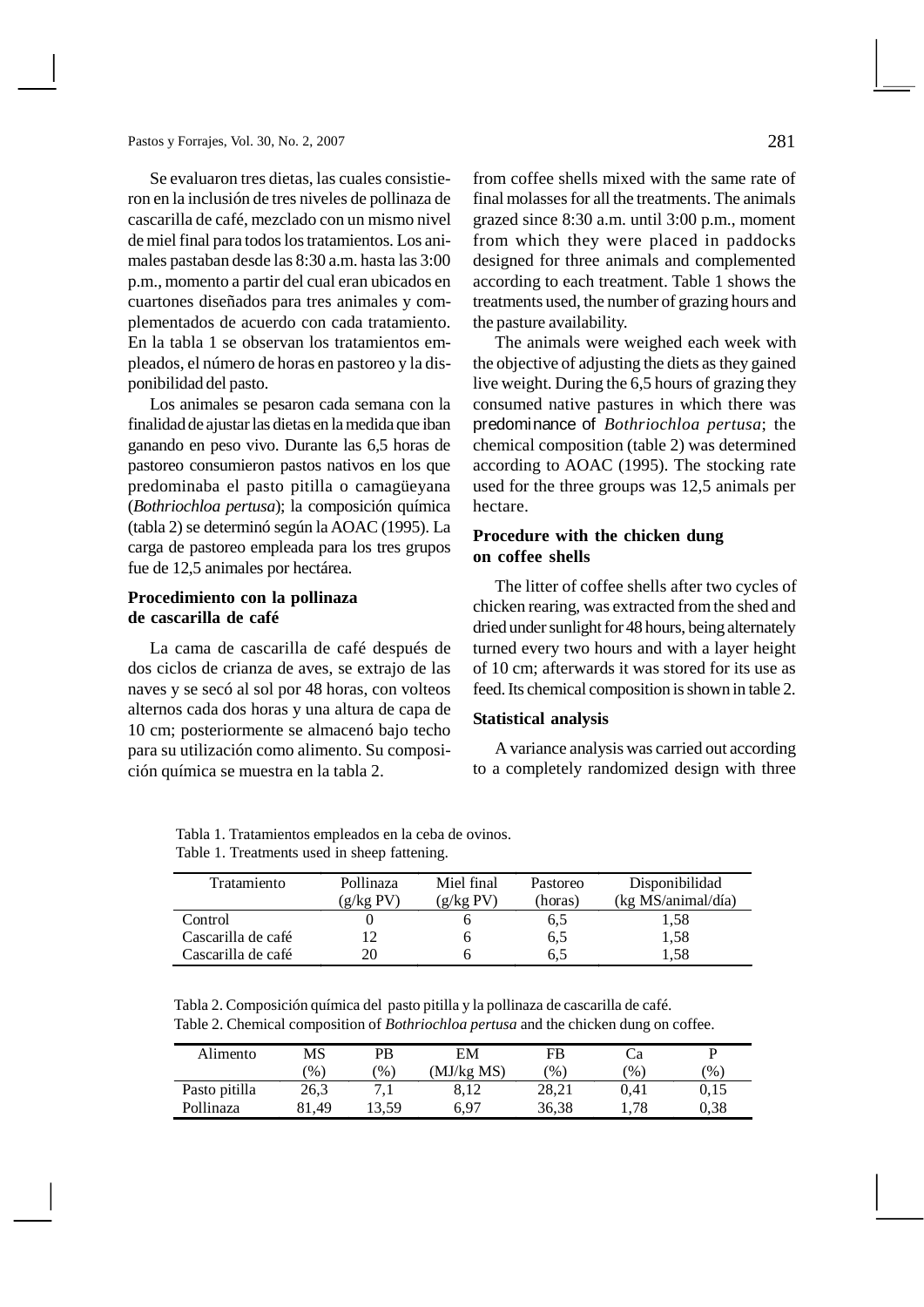## **Análisis estadístico**

Se realizó un análisis de varianza según un diseño completamente aleatorizado, con tres tratamientos y tres repeticiones, para determinar después de los 90 días de prueba los siguientes indicadores: peso vivo final (PV); ganancia media diaria (GMD); peso y rendimiento de la canal; peso del hígado, el corazón, los riñones, el estómago vacío; y composición química (materia seca, proteína bruta, grasa y ceniza) del músculo *Longissimus dorsi* (MLD); para este último indicador se utilizó las técnicas de la AOAC (1995). A todas las variables se les aplicó la prueba de rango múltiple de Duncan (1955) para hallar las diferencias entre las medias.

Una vez sacrificados los animales se valoraron macroscópicamente los órganos y las vísceras. Además, con el propósito de estudiar el grado de aceptación de la carne, se realizó una prueba de palatabilidad con un panel integrado por 12 miembros, de acuerdo con el procedimiento descrito por Díaz, Álvarez y Elías (1981).

## **Resultados y Discusión**

En la tabla 3 se aprecia que el peso vivo final y la ganancia media diaria se incrementaron significativamente en la medida que se aumentó el nivel de pollinaza. En los animales que no consumieron pollinaza, el peso de la canal, el del corazón y el de los riñones fueron significativamente menores (P<0,05) con respecto a los tratamientos que incluían los dos niveles de pollinaza, sin diferencias significativas entre estos últimos. El peso del hígado y el del rumen no mostraron diferencias significativas según el nivel de pollinaza complementado.

El mayor peso corporal de los animales en los tratamientos con pollinaza con respecto al control se puede atribuir, fundamentalmente, al mayor contenido de proteína bruta en las dietas suministradas (tabla 4), lo que contribuyó a una mayor deposición de tejido tisular y con ello mayores ganancias de peso diario y final, que se acentuaron en los animales que consumieron el máximo nivel de pollinaza (20 g/kg de PV/animal/día).

treatments and three repetitions, for determining after 90 days of testing the following indicators: final live weight (LW); mean daily gain (MDG); carcass weight and yield; weight of the liver, heart, kidneys, empty stomach; and chemical composition (dry matter, crude protein, fat and ash) of the *Longissimus dorsi* muscle (LDM); for this indicator the techniques of the AOAC (1995) were used. The multiple range test of Duncan (1955) was applied to all the variables in order to find the differences among the means.

Once the animals were sacrificed, the organs and viscera were macroscopically evaluated. In addition, with the purpose of studying the degree of acceptance of the meat, a palatability test was performed with a panel integrated by 12 members, according to the procedure described by Díaz, Álvarez and Elías (1981).

## **Results and Discussion**

Table 3 shows that the final live weight and mean daily gain increased significantly as the rate of chicken dung increased. In the animals that did not eat chicken dung, the weight of the carcass, heart and kidneys was significantly lower  $((P<0.05)$  as compared to the treatments that included two rates of chicken dung, without significant differences between these last two. The weight of the liver and the rumen did not show significant differences according to the rate of chicken dung supplemented.

The highest body weight of the animals in the treatments with chicken dung as compared to the control can be ascribed, mainly to the higher content of crude protein in the diets fed (table 4), which contributed to a higher deposition of tissular tissue and thus higher gains of daily and final weight, which were stressed in the animals that ate the highest level of chicken dung (20 g/kg LW/animal/day).

In this sense Álvarez and Combellas (1998), Gerig, Combellas and Gabaldón (2000) and Tabía, Vargas, Rojas and Soto (2001) stated that the addition of chicken dung in the diets of the ruminants increased the efficiency of utilization of the pasture or forage, which allowed a higher intake of dry matter and higher digestibility,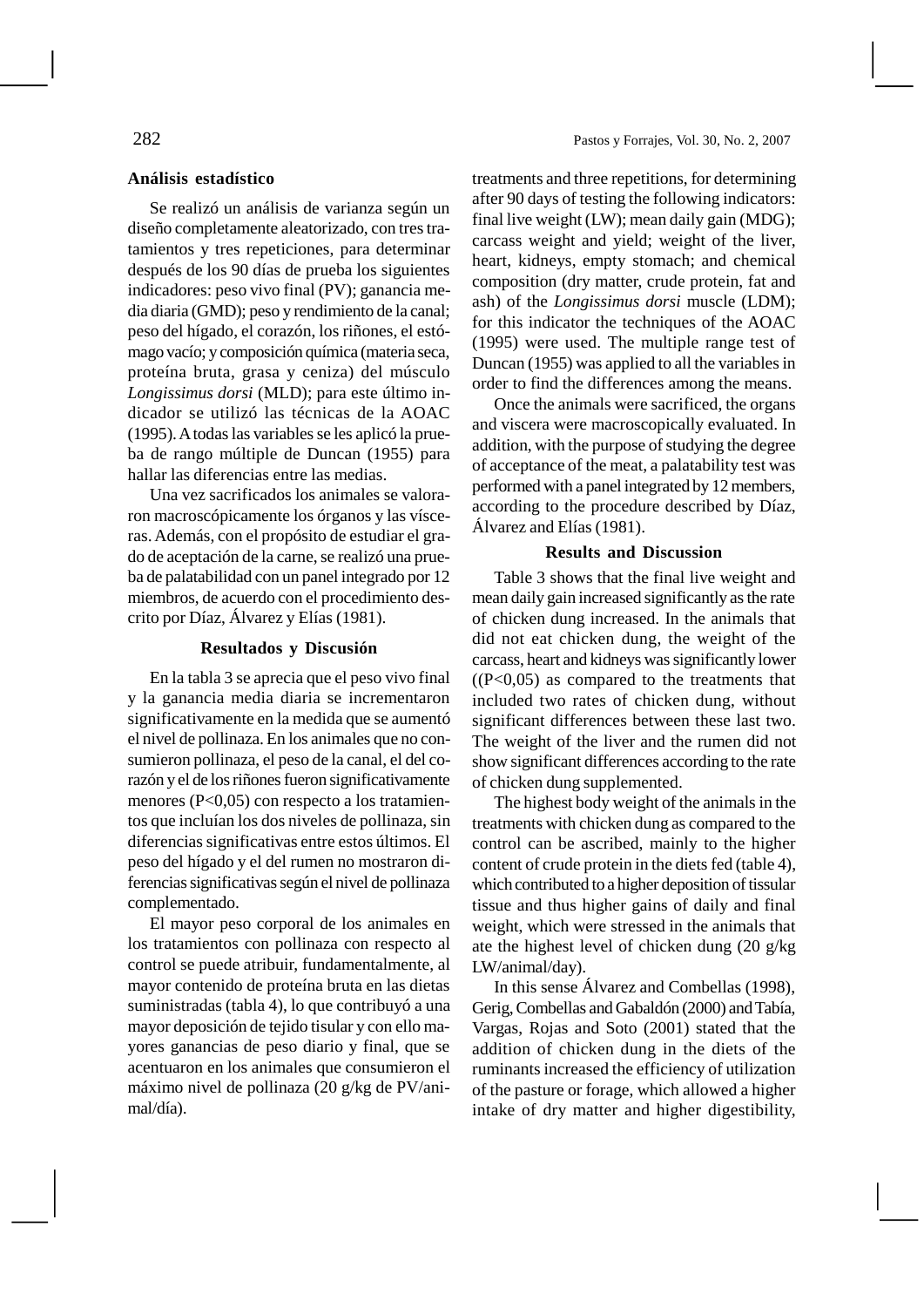### Pastos y Forrajes, Vol. 30, No. 2, 2007 283

Tabla 3. Respuesta productiva en ovinos complementados con diferentes niveles de pollinaza de cascarilla de café.

Table 3. Productive response in sheep supplemented with different rates of chicken dung on coffee shells.

| Indicador              | Control           | Pollinaza, g/kg PV |                 | $EE \pm$ |
|------------------------|-------------------|--------------------|-----------------|----------|
|                        |                   | 12                 | 20              |          |
| Peso inicial, kg/ovino | 20,0              | 19,6               | 20,1            | 0,26     |
| Peso final, kg/ovino   | $27.0^\circ$      | $29.0^{b}$         | $30,8^{\rm a}$  | $0,36**$ |
| GMD, g/ovino/día       | $77.0^\circ$      | $103,0^b$          | $118.0^{\circ}$ | 1.49***  |
| Peso canal, kg/ovino   | $12,7^{\rm b}$    | $13.9^{\rm a}$     | $14,6^{\circ}$  | $0,34*$  |
| Rendimiento canal, %   | $45,8^{\rm b}$    | $46,7^{ab}$        | $47.5^{\circ}$  | $0,36*$  |
| Peso hígado, g         | 537,0             | 555,0              | 562,0           | 13,56    |
| Peso corazón, g        | $106,0^b$         | $134,0^a$          | $138,0^{\rm a}$ | $6,60*$  |
| Peso riñones, g        | 79.0 <sup>b</sup> | $106,0^a$          | $110,0^a$       | $6,60*$  |
| Peso estómago vacío, g | 897,0             | 948,0              | 966,0           | 25,83    |

a,b,cMedias con letras diferentes difieren a P<0,05 (Duncan, 1955)

 $* P < 0.05$ ;  $* P < 0.01$ ;  $* * P < 0.001$ 

Tabla 4. Aporte de nutrientes según los tratamientos para 20 kg de peso vivo. Table 4. Nutrient contribution according to the treatments for 20 kg live weight.

| Pollinaza       | MS    | <b>PB</b> | EМ            | Cа      |         |
|-----------------|-------|-----------|---------------|---------|---------|
| (g/kg PV)       | g/dia | g/dia)    | 'MJ/kgMS/día) | (g/dia) | (g/día) |
| Control         | 800   | 53,50     | 6,81          | 4,20    | 1,15    |
| 12              | 800   | 66,16     | 6.58          | 6,87    | 1,60    |
| 20              | 800   | 74,70     | 6,43          | 8,62    | 1,90    |
| Requerimientos* | 800   | 65        | 5.95          | 3.1     | 2.2     |

\* Requerimientos según Fonseca (2003) para 100 g de ganancia media diaria

En este sentido Álvarez y Combellas (1998), Gerig, Combellas y Gabaldón (2000) y Tabía, Vargas, Rojas y Soto (2001) señalaron que la adición de pollinaza en las dietas de los rumiantes incrementó la eficiencia de utilización del pasto o el forraje, lo que permitió un mayor consumo de materia seca y una mayor digestibilidad, asociados a la mayor disponibilidad de nitrógeno y minerales en el rumen; estos elementos justifican también el mejor comportamiento productivo de los animales que consumieron pollinaza.

El mayor peso del corazón y los riñones está dado por el mayor peso corporal de los animales, lo que influyó en el peso de estas vísceras; mientras que en el peso del hígado y del estómago vacío no se manifestaron diferencias según la dieta empleada, lo cual parece indicar que las dietas basadas en pastos o materiales fibrosos ejercen alguna función dilatadora en el rumen.

associated to the higher availability of nitrogen and minerals in the rumen; these elements justify also the better productive performance of the animals that consumed chicken dung.

The higher weight of the heart and kidneys is linked to the higher body weight of the animals, which had influence on the weight of these viscera; while the weight of the liver and the empty stomach did not show differences regarding the diet used, which seems to indicate that the diets based on pastures or fibrous materials exert a dilator function in the rumen.

In housed sheep, when substituting the concentrate feed by chicken dung on sugarcane bagasse in animals of 16,8 kg live weight and doses of 0; 300 and 500 g/kg DM, Lallo, Nekles and Harper (1992) obtained intakes of 1,10; 1,07 and 1,08 kg DM/day and daily weight gains of 181, 224 and 208 g/animal/day, respectively, and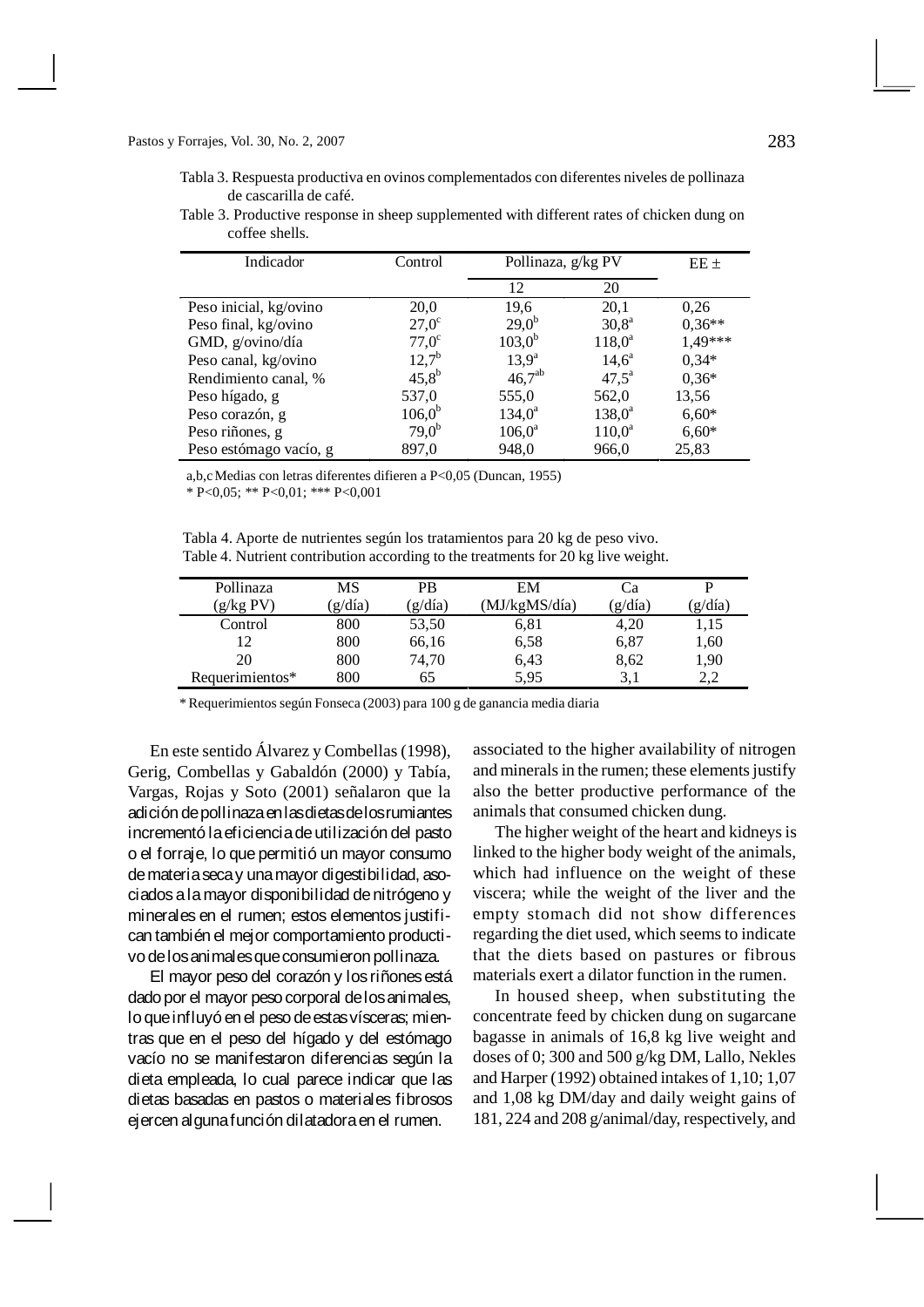En ovinos estabulados, al sustituir el concentrado por pollinaza de bagazo de caña en animales de 16,8 kg de peso vivo y dosis de 0, 300 y 500 g/kg MS, Lallo, Nekles y Harper (1992) obtuvieron consumos de 1,10; 1,07 y 1,08 kg de

MS/día y ganancias diarias de peso de 181, 224 y 208 g/animal/día, respectivamente, y concluyeron que en esas condiciones los niveles de inclusión de pollinaza de bagazo de caña superiores a 300 g/kg MS redujeron la ganancia diaria de peso, pero mejoraron el ingreso económico por costo de alimentación.

En otros estudios realizados por Saaghy, Combellas y Combellas (2001), donde se utilizaron dos niveles de inclusión de pollinaza (25 y 35%) en dietas completas para corderos en crecimiento posdestete estabulados, se obtuvieron consumos diarios de 1,2 y 1,1 kg de alimento y ganancias de peso de 139 y 116 g/ovino/día, según el nivel de pollinaza complementado en la dieta. Estos autores concluyeron que de acuerdo con el peso final al sacrificio (29 y 28 kg, respectivamente) y las excelentes características de las canales, era factible el uso de pollinaza en las proporciones y condiciones indicadas.

La alimentación, además de influir en el peso final de los animales, también puede causar variaciones en la composición química de las carnes, y diversos autores han evaluado el efecto que en ellas produce una determinada dieta (Ayangbile, Fontenot, Graham, Kirk y Allen, 1998; López y López, 1999; López, Rubio y Valdés, 2000; Gorraiz, Indurain, Villanueva, Goñi, Alzuela, Serriés, Equinoa, Beriain y Purroy, 2001).

En la tabla 5 se muestra la composición química del músculo *Longissimus dorsi*, según el nivel de pollinaza complementado en la dieta; los resultados indican que la carne no sufrió camconcluded that under those conditions the inclusion rates of chicken dung on sugarcane bagasse higher than 300 g/kg DM reduced the daily weight gain, but improved the economic income per feeding cost.

In other studies carried out by Saaghy, Combellas and Combellas (2001), where two inclusion levels of chicken dung (25 and 35%) were used in whole diets for housed post-weaning growing lambs, daily intakes of 1,2 and 1,1 kg of feedstuff and weight gains of 139 and 116 g/lamb/day were obtained, according to the chicken dung rate supplemented in the diet. These authors concluded that according to the final weight at slaughter (29 and 28 kg, respectively) and the excellent characteristics of the carcasses, the use of chicken dung was feasible in the proportions and conditions indicated.

Feeding, besides influencing the final weight of the animals, can also cause variations in the chemical composition of the meat, and several authors have evaluated the effect produced on it by a certain diet (Ayangbile, Fontenot, Graham, Kirk and Allen, 1998; López and López, 1999; López, Rubio and Valdés, 2000; Gorraiz, Indurain, Villanueva, Goñi, Alzuela, Serriés, Equinoa, Beriain and Purroy, 2001).

Table 5 shows the chemical composition of the *Longissimus dorsi* muscle, according to the rate of chicken dung complemented in the diet; the results indicate that the meat did not undergo changes in its content of dry matter, crude protein, fat and ash. These values were similar to the ones obtained by Marshall (2000), who when including chicken dung in the supplement of housed Pelibuey sheep consuming low quality hay, did not find changes in the chemical composition of the meat according to the inclusion rate in the supplement (30, 45, 60 and 75%).

Tabla 5. Composición química del músculo *Longissimus dorsi* (%). Table 5. Chemical composition of the *Longissimus dorsi* muscle (%).

| Pollinaza, g/kg PV | MS    | PB    | Grasa | Ceniza |
|--------------------|-------|-------|-------|--------|
| Control            | 22,91 | 18,54 | 3.36  | 2,77   |
| 12                 | 22,55 | 18,66 | 3,25  | 2,87   |
| 20                 | 21,76 | 18,80 | 3,38  | 2,95   |
| $EF +$             | 0,66  | 0.14  | 0.15  | 0,30   |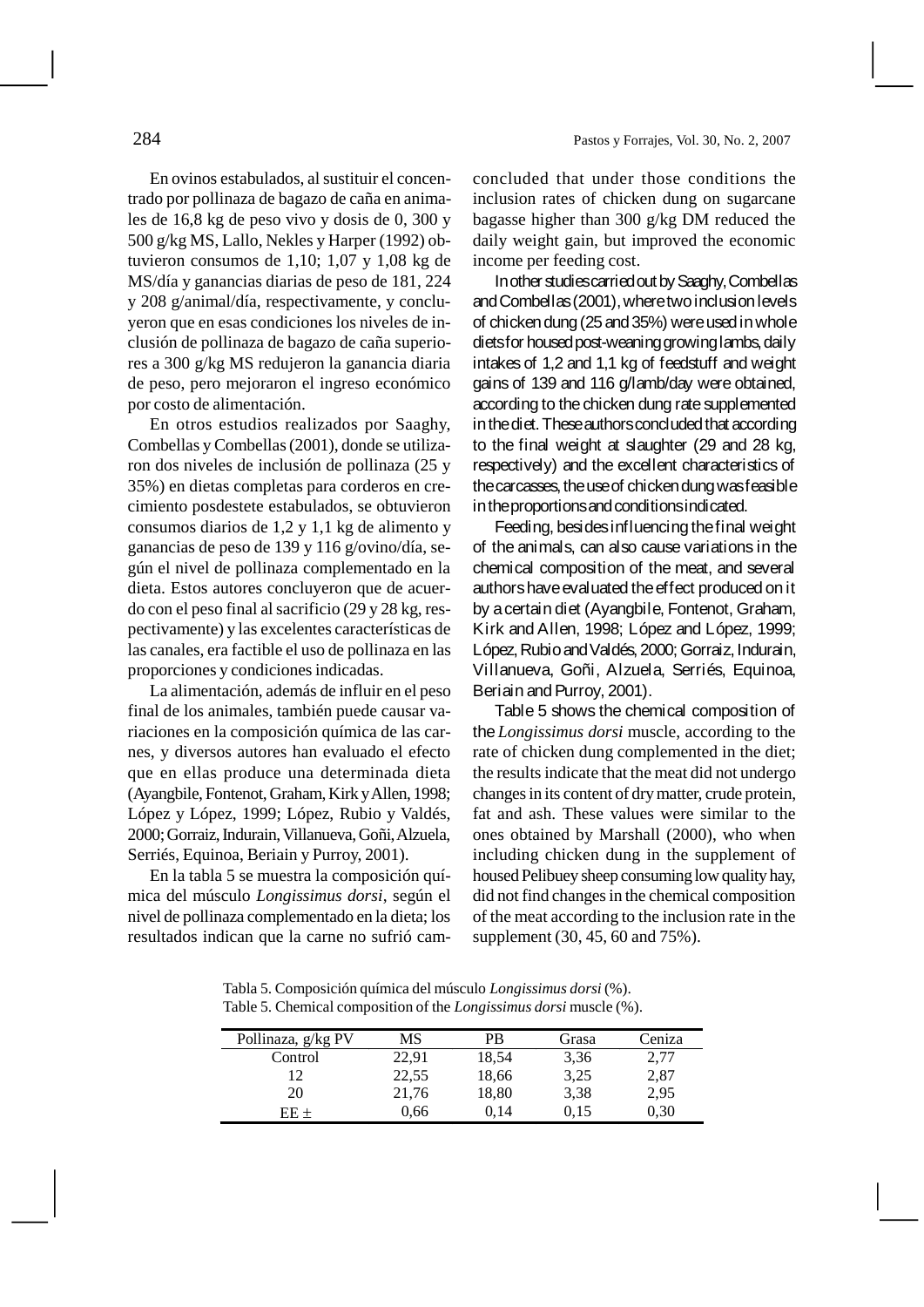### Pastos y Forrajes, Vol. 30, No. 2, 2007 285

bios en su contenido de materia seca, proteína bruta, grasa y ceniza. Estos valores fueron similares a los obtenidos por Marshall (2000), quien al incluir gallinaza en el suplemento de ovinos Pelibuey estabulados que consumían heno de mala calidad, no encontró cambios en la composición química de las carnes según el nivel de inclusión en el suplemento (30, 45, 60 y 75%).

Gorraiz *et al.* (2001) analizaron el efecto de una dieta a base de pasto o concentrado en la composición química de la carne de corderos y encontraron solamente diferencias significativas en el contenido de grasa, el cual fue mayor en los animales que consumieron el concentrado.

Resultados similares fueron descritos por López *et al.* (2000), quienes al sustituir el ensilado de maíz por pulpa de cítrico en la dieta de ovinos Pelibuey, no obtuvieron cambios en la composición química de la carne (humedad, proteína bruta, grasa, colágenos y cenizas). Sin embargo, el sexo provocó cambios en la composición, ya que las hembras presentaron carne con más grasa y menos colágeno.

La raza constituye otro factor importante en cualquier sistema de explotación y ocasiona una gran variación entre el potencial de crecimiento, la eficiencia de utilización de los alimentos y las características de las canales, así como en la calidad de las carnes (Snowrder, Glimp y Field, 1994;Asenjo, Ciria, Gomara, Bernan y Horcada, 1999).

La prueba de palatabilidad no aportó diferencias entre los tratamientos en cuanto al grado de aceptación, sabor y jugosidad de las carnes (tabla 6), lo que demostró que la inclusión de hasta 20 g/kg PV de pollinaza de cascarilla de café en

Gorraiz *et al*. (2001) analyzed the effect of a diet based on pasture or concentrate on the chemical composition of the lamb meat and found only significant differences in the fat content, which was higher in the animals that ate the concentrate.

Similar results were described by López *et al.* (2000), who when substituting corn silage by citrus pulp in the diet of Pelibuey sheep, did not obtain changes in the chemical composition of the meat (moisture, crude protein, fat, collagens and ash). Nevertheless, the sex caused changes in the composition, because the ewes showed meat with higher fat content and lower collagen.

The breed is another important factor in any exploitation system and causes great variation among the growth potential, the efficiency of utilization of the feedstuffs and the characteristics of the carcasses, as well as in meat quality (Snowrder, Glimp and Field, 1994; Asenjo, Ciria, Gomara, Bernan and Horcada, 1999).

The palatability test did not provide differences among the treatments regarding the degree of acceptance, taste and juiciness of the meat (table 6), which proved that the inclusion of up to  $20 g/$ kg LW of chicken dung of coffee shells in the diet of growing-fattening sheep, did not cause variations in the meat quality at slaughter.

It is concluded that the supply of chicken dung on coffee shells in the diets for grazing growingfattening sheep, significantly improved the productive indicators of the animals, without compromising their health or the chemical composition and acceptability of the meat, for which the use of this feedstuff is recommended as complement in the fattening of this species.

| Pollinaza | Aroma  |                | Sabor |         | Dureza |      |      |        |
|-----------|--------|----------------|-------|---------|--------|------|------|--------|
| g/kg PV   | Normal | Anormal Normal |       | Anormal | Normal | Dura | Muv  | Muy    |
|           |        |                |       |         |        |      | dura | blanda |
|           | 100    |                | 100   |         | 100    |      |      |        |
| 12        | 100    |                | 100   |         | 100    |      |      |        |
| 20        | 100    |                | 100   |         | 100    |      |      |        |

Tabla 6. Aroma, sabor y dureza de la carne de ovinos (%). Table 6. Smell, taste and toughness of the sheep meat (%).

12 panelistas  $= 100\%$